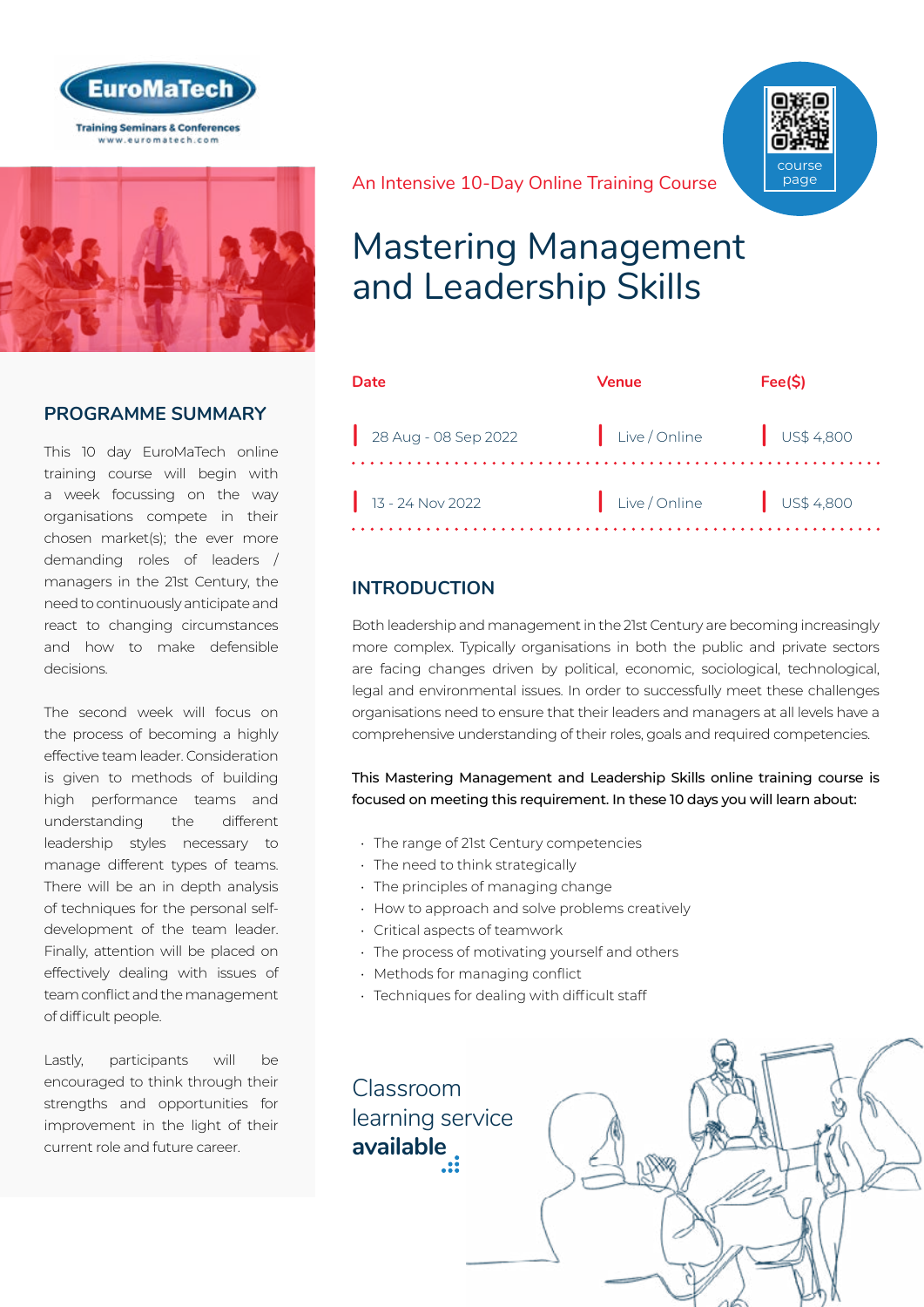### **TRAINING METHODOLOGY**

In order to acknowledge individual participants' different learning styles the Mastering Management and Leadership Skills online training course uses a wide range of training methodology. Accordingly your online training course leader will encourage active participation to capitalise on your existing experience and expertise, plus the use of:

- Lecturettes
- Role plays
- Readings / case studies
- Psychometric questionnaires
- Group exercises and discussions
- Films

In addition, where appropriate, participants will be encouraged to discuss 'real life' situations in their organisations.

## **WHO SHOULD ATTEND**

- Team leaders seeking to enhance their performance
- Technical staff seeking a greater understanding of management
- Managers desiring to sharpen their skills

### **PROGRAMME OBJECTIVES**

- Know the importance of character in management
- Know the four dimensions of behavioral styles
- Understand how to be a Champion of Change
- Clarify your role as a leader and manager
- Identify Five Core Competencies of effective managers
- Understand a proven model for Developing a Successful Strategy
- Learn how to build a high performance team
- Recognize the difference between ineffective and effective teams
- Discover techniques for improving their personal performance as a team leader
- Study the different team player styles and their impact
- Devise a strategy to manage the team through the stages of development
- Examine the art of motivating employees
- Consider methods of dealing with conflicts between team members
- Review strategies for handling difficult people

## **In-house Training**

EuroMaTech is capable of conducting this training programme exclusively for your delegates. Please e-mail us on inhouse@euromatech.ae for further information and/or to receive a comprehensive proposal.



www.euromatech.com

## **QUALITY CERTIFICATIONS & ACCREDITATIONS**

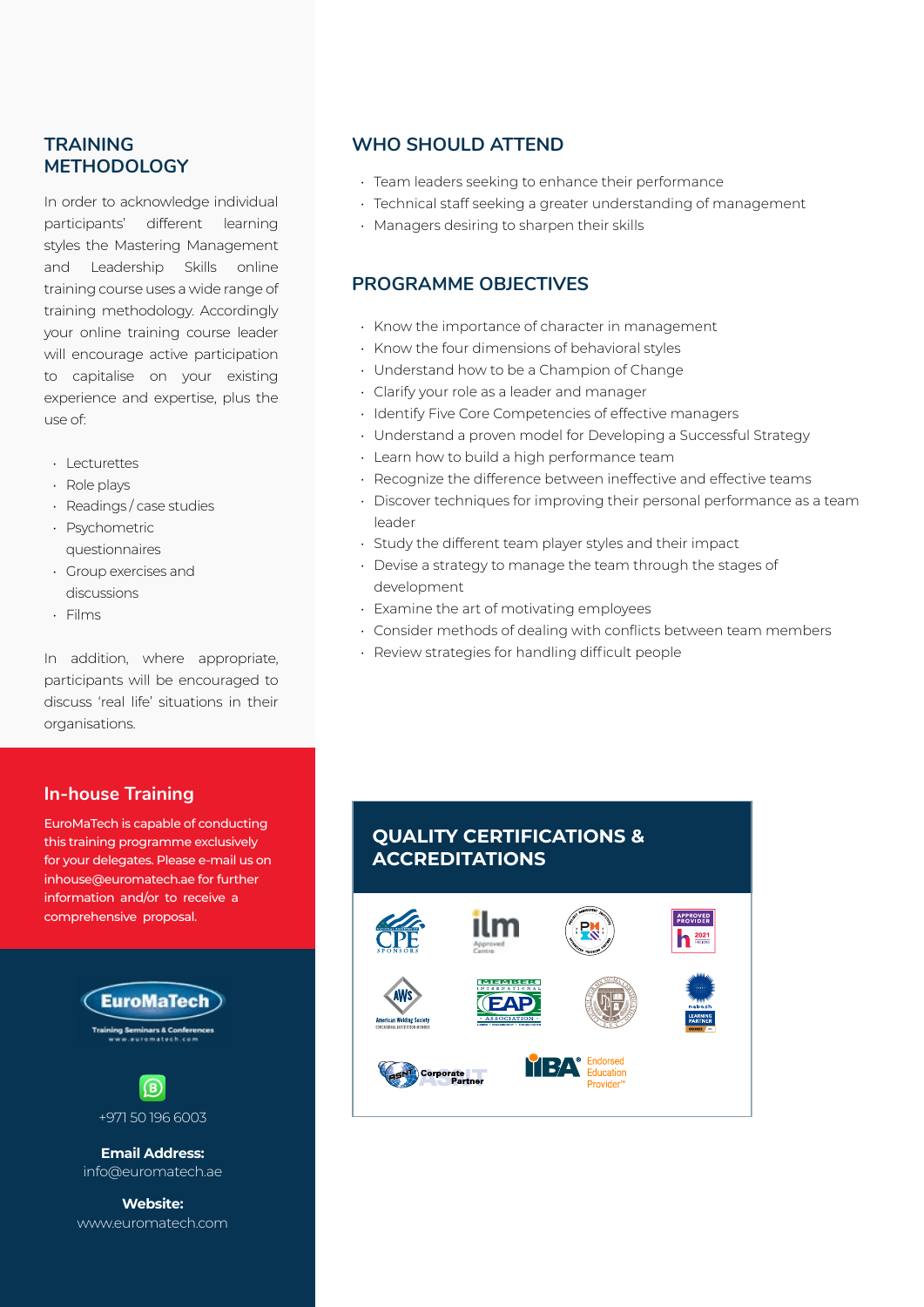# **COURSE OUTLINE**

# **1ST WEEK**



## **Day 3**

#### Encouraging and Enabling Your People to Give Their Best

- The main attributes and style of a of modern leader
- Recruiting and Selecting People
- Establishing and managing expectations
- Building the capability and capacity of your people
- Monitoring, Tracking and Appraising Performance
- Creative Problem Solving and effective decision making
- Introduction to high performing team development

# **Day 1** You as Manager

- The changing role of a manager
- The importance of developing yourself as a manager
- Understanding the differences between "Leadership"and "Management"
- What sort of manager are you?
- The Dimensions and Characteristics of Behavioural Styles
- Your Behavioural Style and how it impacts upon performance of self and others
- The Functions and Competencies of a 21stCentury Manager

# **Day 4**

#### Making the Best of Your Resources

- Managing your resources (both non-people and your people)
- The cost of poor quality and the benefits of quality excellence
- Exploring, identifying and managing risks • Minimising the wider
- environmental impacts
- Using technology effectively to maximise impact and to improve the customer experience
- Supporting your team to achieve results your customers will value
- Developing your customer focus to ensure effective, consistent customer experiences
- Defining, evaluating and managing business processes
- Supporting innovation ad creativity

# **Day 2**

#### Developing Personal Excellence and Strategic Understanding

- Using Emotional Intelligence to improve performance and to aid understanding of self and others
- Being efficient and effective as a manager
- Developing your Networks
- Making every meeting productive and valuable
- Supporting strategy in the organisation, Mission, Vision, Values and Success Factors
- Focusing on the future, undertaking external and internal analyses
- Understanding the Impact of Organisation Culture
- Ensuring Regulatory Issues are Known and Understood

# **Day 5**

#### Achieving Results your Customers will Value

- Facilitating Organisational Change
- Managing Changes in your team
- Systems Thinking
- Identifying opportunities for improvements
- Embedding a continuous improvement culture in your team
- Post Course Action Plan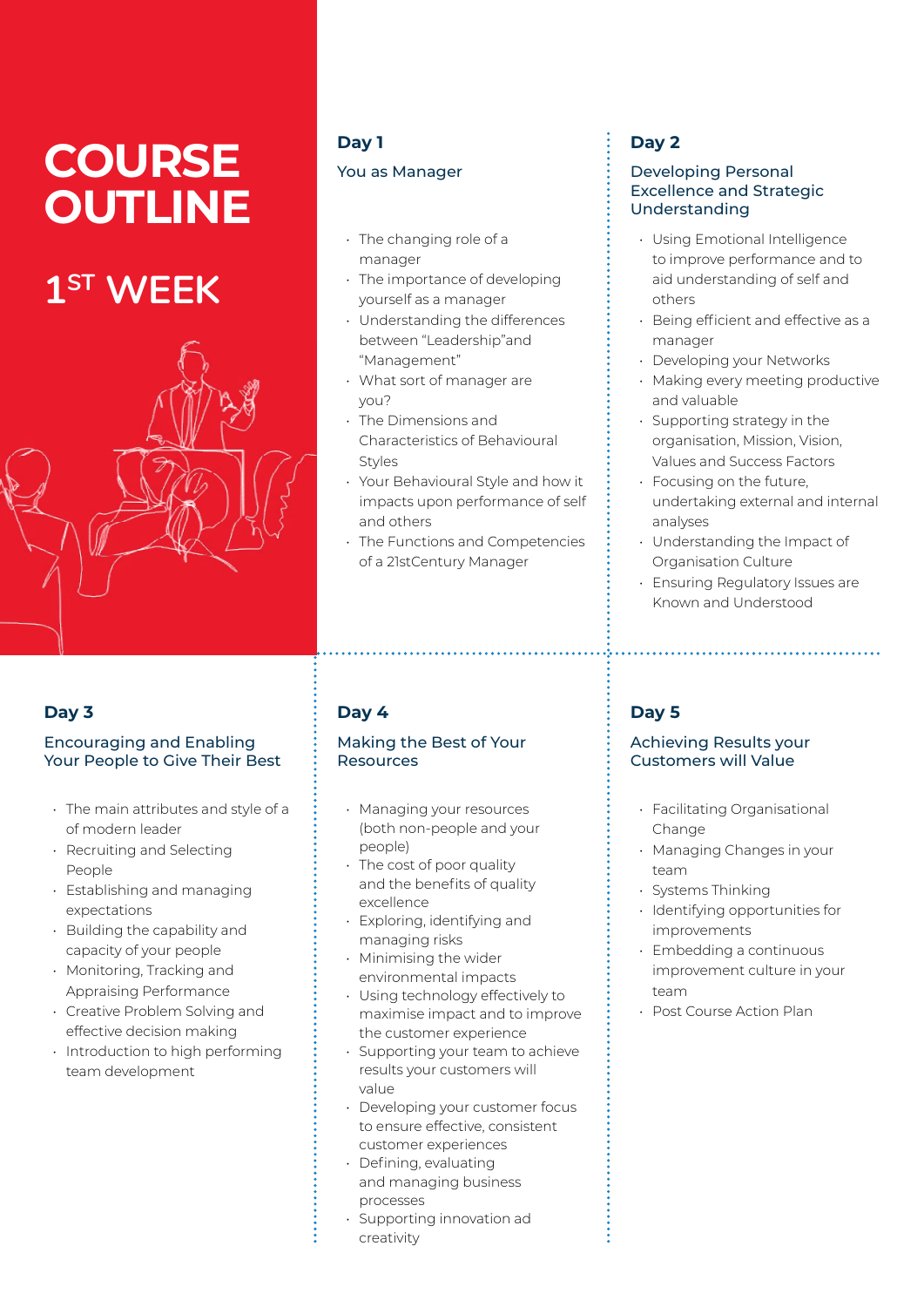# **COURSE OUTLINE**

# **2ND WEEK**



## **Day 6**

#### Building a High-Performance Team

- The Goals of Teamwork
- High Performance Team Masterplan
- Identifying Effective Team **Behaviours**
- Identifying Ineffective Team Behaviours
- Understanding Team Player Styles
- Overcoming Obstacles to Effective Teams

# **Day 7**

#### Leading Different Types of Teams

- Employing Teams
- Creating Virtual Teams through Technology
- Overcoming Resistance to Teamwork
- Meeting Team Performance Challenges
- Understanding the Stages of Team Development
- Essential Skills for Team Leaders

# **Day 8**

### Self-Motivation and Development

- Harnessing the Power of Your Abilities
- Choosing Empowering Beliefs and Values
- Building Your Self Confidence
- Maintaining a Positive Attitude
- Strengthening Determination and Commitment
- Turning Ideas into Action

# **Day 9**

## Dealing with Team Conflict

- Understanding the Causes of Conflict
- Conflict Mode Instrument
- Pacing & priority conflicts • Dealing with Different
- Behavioural Styles
- Managing Conflict Effectively
- Obtaining the Benefits of Productive Disagreement

# **Day 10**

#### Dealing with Difficult Team Members

- Types of Difficult People
- Adopting an Assertive Approach
- Models for Effective Counselling
- Managing the Difficult Team Member
- Dealing Appropriately with Personal Criticism
- Developing an action plan